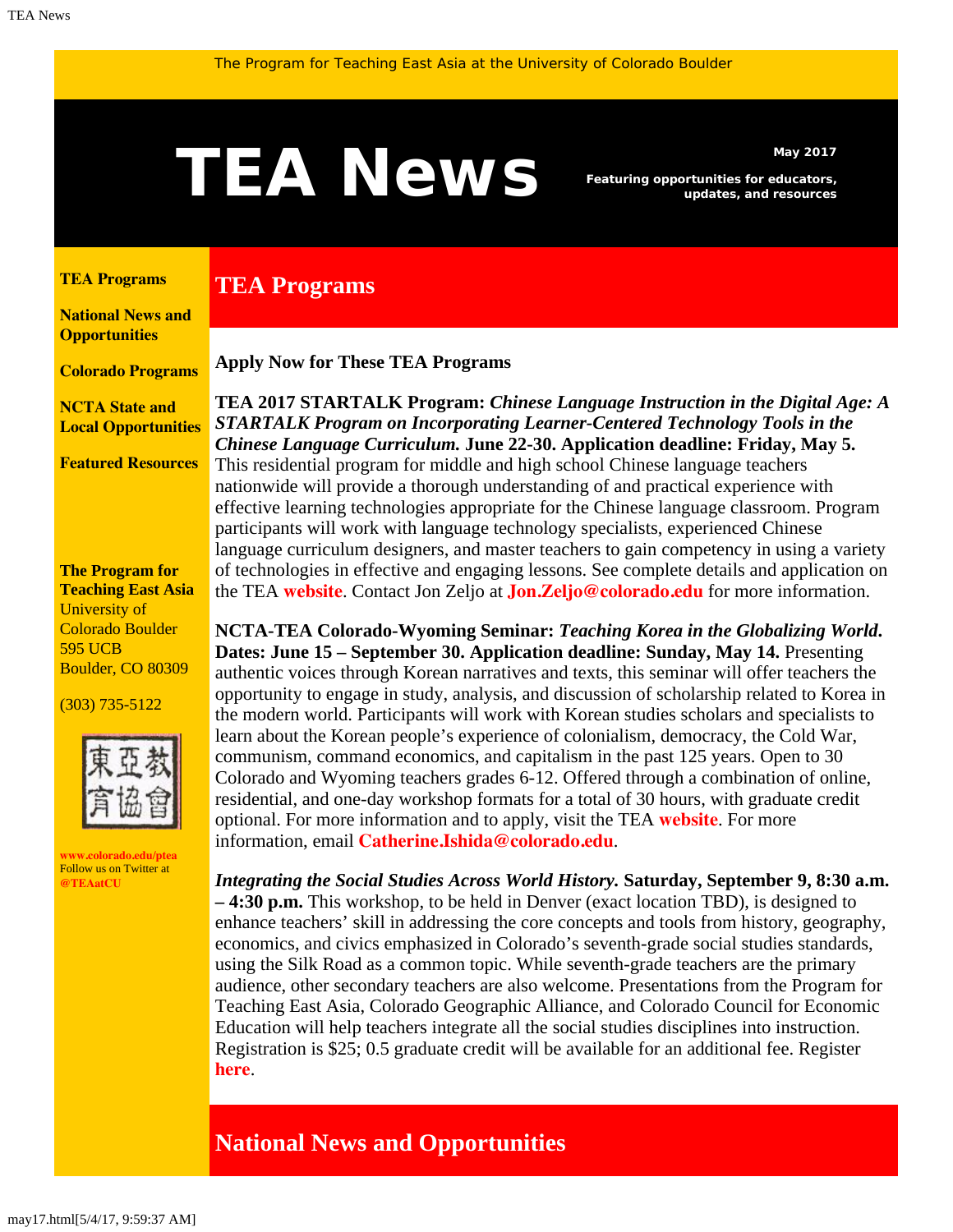**Inaugural Freeman Awards for Children's and Young Adult Literature on East and Southeast Asia Announced.** The National Consortium for Teaching about Asia (NCTA), the Committee on Teaching about Asia of the Association for Asian Studies, and Asia for Educators at Columbia University recently announced the winners of the 2016 Freeman Awards, the first to be given. The awards recognize quality books for children and young adults that contribute meaningfully to an understanding of East and Southeast Asia. The winners included *My Night in the Planetarium*, by Innosanto Nagara (children's books), *Somewhere Among,* by Annie Donwerth-Chikamatsu, and *The Night Parade*, by Kathryn Tanquary (young adult/middle school), and *Every Falling Star: The True Story of How I Survived and Escaped North Korea*, by Sungju Lee and Susan Elizabeth McClelland (young adult/high school). For more detailed information about the winning books, works given honorable mention, and how to submit books for the 2017 awards, visit the NCTA **[website](http://nctasia.org/freeman-book-awards)**.

### **US-Japan Foundation 2017 Elgin Heinz Prize Winners Announced**

TEA congratulates Sarah Campbell, Ketchikan High School (AK), and Naomi Funahashi, SPICE (CA), the winners of the 2017 Elgin Heinz Prize for Outstanding Japan Educator in the field of Humanities. This prestigious award is presented each year by the **[US-Japan](http://us-jf.org/) [Foundation](http://us-jf.org/)** to honor teachers who further understanding about Japan in their classrooms, their local communities, and their professional communities and who exemplify the outstanding teaching and global citizenship of **[Elgin Heinz](http://us-jf.org/programs/elgin-heinz-teacher-awards/)**, after whom the prize is named.

Sarah teaches English, world literature, and Asian literature, leads her school's Japanese culture club, and is actively involved in her community's long-standing exchange program with a Japanese high school. Sarah also contributes to Japan studies through curriculum units she has developed on **[peace education](https://itunes.apple.com/us/book/remembering-hiroshima-nagasaki/id895521720)** for the Five College Center for East Asian Studies and **[Japanese literature](http://www.colorado.edu/cas/tea/becoming-modern/7-literature.html)** for TEA, as well as articles for *Education About Asia* and an **[NCTA Class App](http://nctasia.org/resources/class-apps/)**.

Naomi manages and teaches the Reischauer Scholars Program for high school students, as well as NCTA and other teacher professional development courses at SPICE, the Stanford Program on International and Cross-Cultural Education. Naomi's curriculum development includes the SPICE unit *[Sadako's Paper Cranes and Lessons of Peace](https://spice.fsi.stanford.edu/sites/default/files/catalog/22665/8.5x11_kamishibai_cards.pdf/8.5x11_kamishibai_cards.pdf)*.

Congratulations to these two outstanding educators and NCTA colleagues!

**Workshop:** *China's Social Kaleidoscope***. July 26-27, 8 am – 5 pm. Application deadline: Thursday, June 1.** This workshop offered by the 1990 Institute will cover such topics as the Chinese Dream, educational system, changing demographics, millennials, and technological and communication innovations. A panel discussion on U.S.-China relations in the age of Trump and Xi Jinping will be moderated by Kaiser Guo, host of the Sinica podcast. The workshop will be held in Redwood City, California; stipends are available for participants. For more information or to apply, visit the 1990 Institute **[website](http://teachers.1990institute.org/wp-content/uploads/2017/04/2017_TW_flyer-2017-04-10.pdf)**.

**Workshop:** *The Untold Story of the Department of Justice Incarceration of People of Japanese Ancestry***. August 10-11, 8:30 am – 5:00 pm.** Application deadline: Monday, July 31. This workshop sponsored by the National Park Service and the National Japanese American Historical Society will engage participants in open-ended inquiry with primary sources, special exhibitions, and a visit to Angel Island to consider how a list of names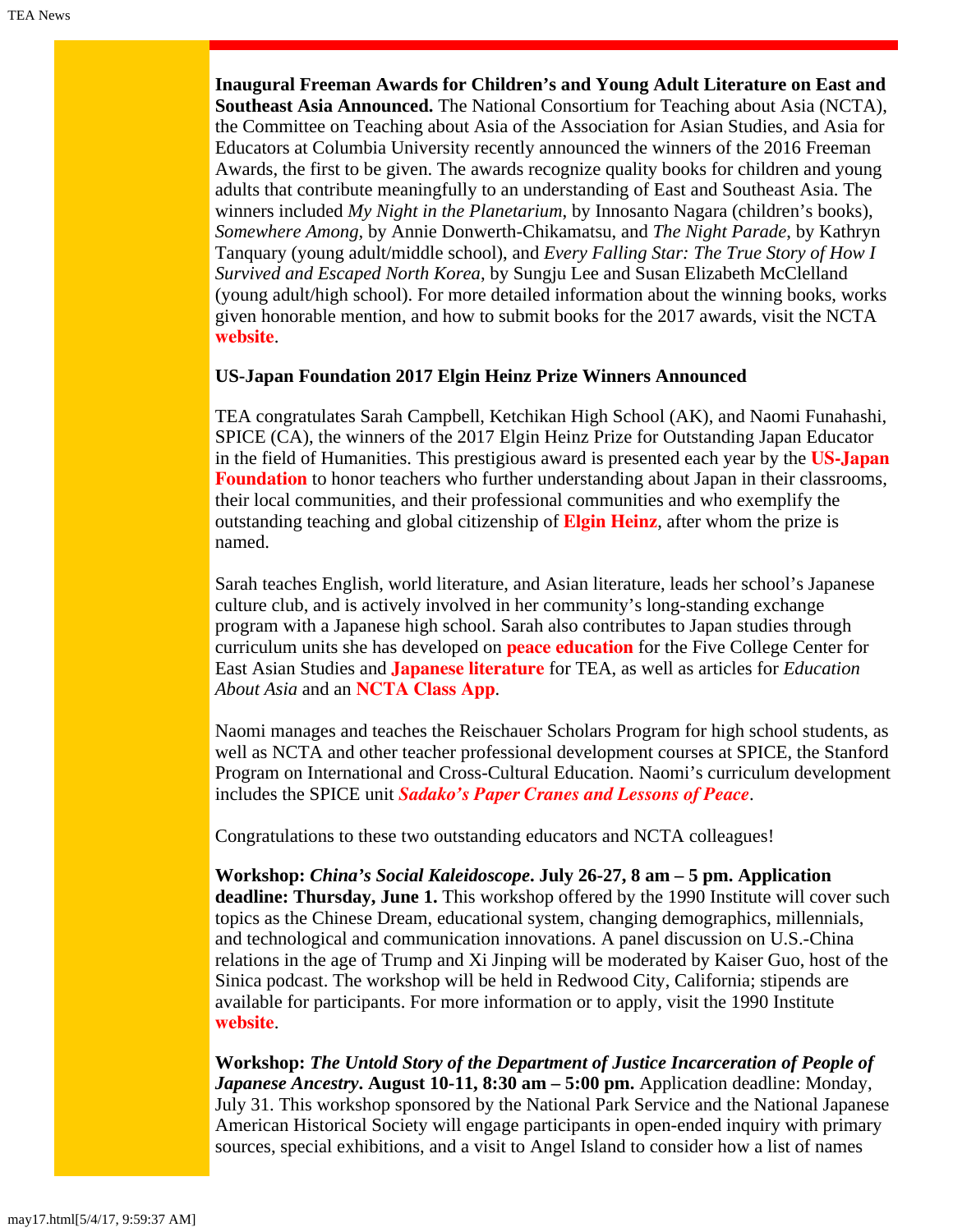evolved into a loss of civil rights for a group of people based on race. The workshop will be held at the Presidio of San Francisco (Day 1) and Angel Island (Day 2). Stipends and resources will be provided. For more information, visit the NPS **[website](https://www.nps.gov/goga/learn/education/index.htm)**.

### *Previously Announced National Opportunities*

**FCCEAS Webinar Series.** The Five College Center for East Asian Studies is offering the following webinars in May:

- *Midnight in Broad Daylight*, author Pamela Rotner Sakamoto. Wednesday, May 10, 7-8 pm EDT. **[Registration](https://attendee.gotowebinar.com/register/921063470282094851)**.
- *Peace Education through Sadako's Cranes,* David Janes, US-Japan Foundation, Director of Foundation Grants and Assistant to the President. Thursday, May 18, 7- 8 pm EDT. **[Registration](https://attendee.gotowebinar.com/register/4314600557210871811)**.

**Korean War Legacy Foundation Summer Conference for Educators. July 11-14.** This conference will focus on classroom use of artifacts in the Korean War Digital Archive. The conference will be held in Washington, DC. Teachers who complete related initiatives will become eligible for travel support and a possible future study tour to Korea. Application for the summer conference is available **[here](https://koreanwardigitalhistoryproject.submittable.com/submit/74807/2017-korean-war-digital-history-project-teacher-conference)**.

# **Colorado Programs**

**Center for China-U.S. Cooperation Sabel Award Dinner. Thursday, May 11, 4:30- 8:00 pm.** This dinner hosted by the Josef Korbel School of International Studies at the University of Denver will honor Dr. Scott Kennedy and Dr. Diana Lee. Prior to the dinner, a panel of four top scholars will make a presentation on the China Model and beyond. The event will be held at the Sie International Relations Complex at DU (2201 South Gaylord Street, Denver). For more information and to register, visit the Center **[website](http://dughost.imodules.com/CCUSC2017)**.

**WorldDenver Speaker Series:** *China and the New Administration***. Wednesday, May 17, 5:30-7:30 p.m.** Robert Daley, director of the Kissinger Institute on China and the United States at the Woodrow Wilson Center, is the featured speaker for this session exploring U.S.-China relations in the Trump era. The program will take place at the Denver Athletic Club (1325 Glenarm Place). For more information, visit the World Denver **[website.](http://www.worlddenver.org/event-2524322)**

**Global Youth Leaders Camp for Aurora Youth. June 12-16, 9 a.m. – 3:30 p.m.** Students aged 13 to 15 can apply to participate in this camp sponsored by Sister Cities International. The camp, to be held at the Aurora Municipal Center, is designed to give young people the skills and competencies (character, citizenship, communication, creativity, and culture) to act as global leaders and pursue higher education. Students who complete the program will be able to apply for other Sister Cities opportunities. Applications and more information available **[here](http://aurorasistercities.org/programs/gyl/)**.

#### *Previously Announced Colorado Programs*

**Denver Cherry Blossom Festival. Saturday, June 24, 2017, 11 am – 6 pm and Sunday, June 25, 11 am – 4 pm.** This *sakura matsuri* features live music, including taiko drum performances, as well as traditional Japanese dance, cultural demonstrations, arts